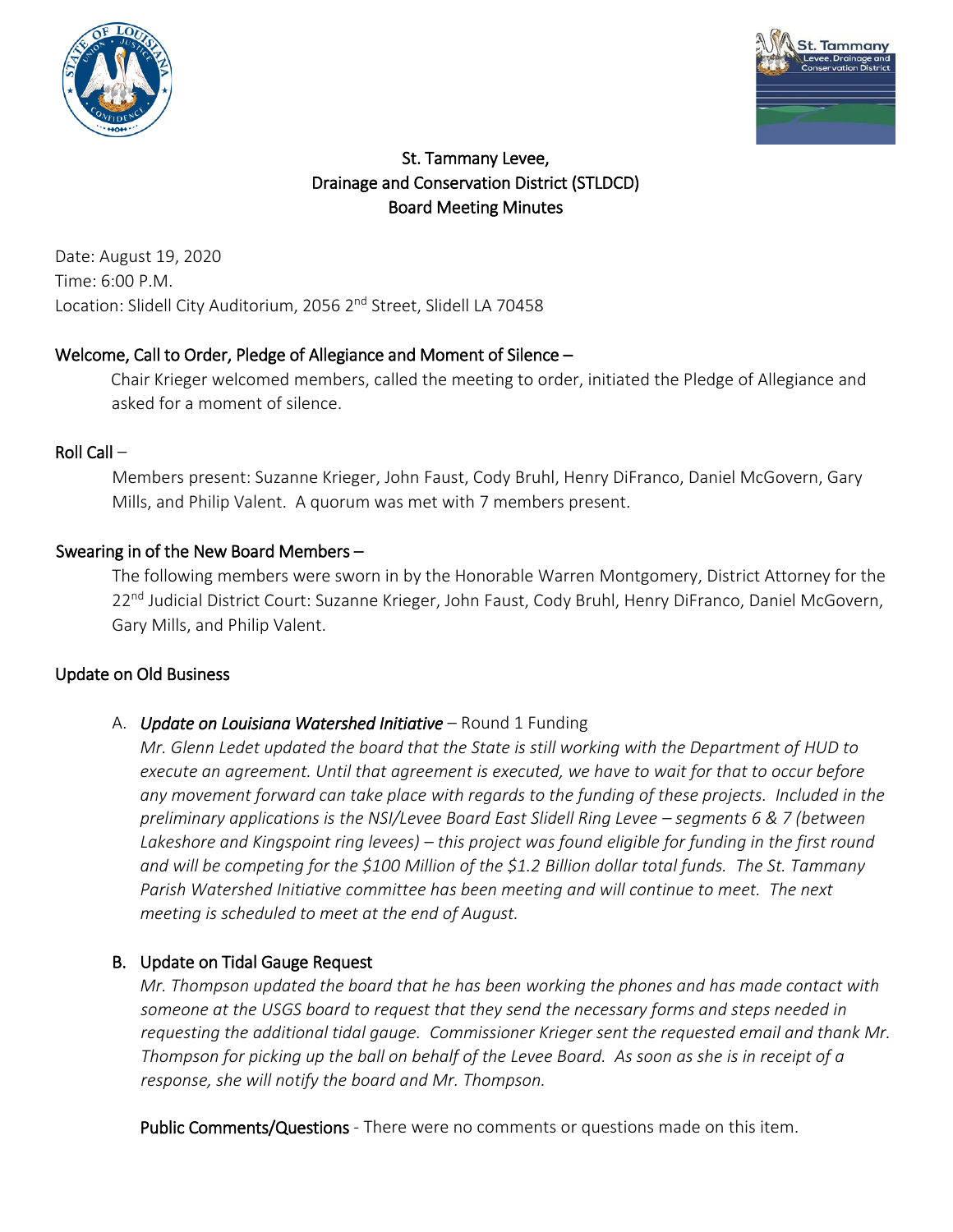#### New Business

A. Slidell Levee System – East Segments Task Order with CPRA

*Mr. Glenn Ledet update the Board on the Coastal Study stakeholder meetings that have been held throughout the parish. Commissioner Krieger commented that it is necessary to meet with different communities to find out what are their concerns and their needs. In an effort to seek*  input we have been able to educate our citizens as to what is being studied, proposed and why it *takes some time to complete a project. CPRA and STP have approved the proposed Task Order. Commissioner DiFranco moved that the board accept the proposed CPRA Task Order, Commissioner Mills seconded the motion. There being no objections the motion was approved unanimously.* 

B. St. Tammany Coastal Study – Phase III Contract Amendment

*This is the phase that moves into the feasibility analysis. The priorities are structural protection, and risk reduction projects. The first to more forward are the projects in Slidell. NSI is proposing to do a full conceptual engineering and design including but not limited to the conceptual planning of the pump stations, review of existing geotechnical information, structural alternatives development, and environmental analysis.. Looking at that process for the west Slidell system, the Eden Isle system and the Central system. The other step in this process would be to start looking at property surveys for the existing levees in place in Slidell. Commissioner DiFranco asked Mr. Don Lancaster to give the Board an approximate amount of funds that have been spent on this project so far. Mr. Lancaster stated that approximately \$160,000 will go to the surveys and the abstract work on the existing levees and the rest of the monies will go to the Feasibility and Conceptual Engineering for the Flood Risk Reduction Systems in the Slidell and Eden Isle area. Commissioner DiFranco moved that the Task III contact amendment be approved, seconded by Commissioner Bruhl. There being no objections, the motion was approved unanimously.*

Public Comments/Questions - There were no comments made on this item.

#### Treasurer's Report –

*Commissioner Krieger moved that the Treasurer's report be moved to the September meeting, without objection the motion was adopted.*

#### Approval of Minutes –

*Commissioner DiFranco submitted the minutes to the Board. Commissioner McGovern moved that the July 15, 2020 minutes be approved, seconded by Commissioner Mills. Without objection minutes were approved unanimously.* 

Public Comments – There were no comments made on this item.

### Board Meeting Schedule –

*Due to a conflict with the Slidell City Auditorium, Commissioner Mills moved that the October meeting be moved to either October 20 or 21, 2020 at 6:00 p.m. at the Slidell City Auditorium, seconded by Commissioner McGovern. Without objection the motion was adopted. The next Board meeting will be September 16, 2020 at 6:00 p.m. at the Parish Council Chambers located at 21490 Koop Drive, Mandeville, LA.*

Public Comments – *Representative Mary DuBuisson and Representative Bob Owen thanked the members of the Board for their service and offered any assistance that the Board may need at the State level.*